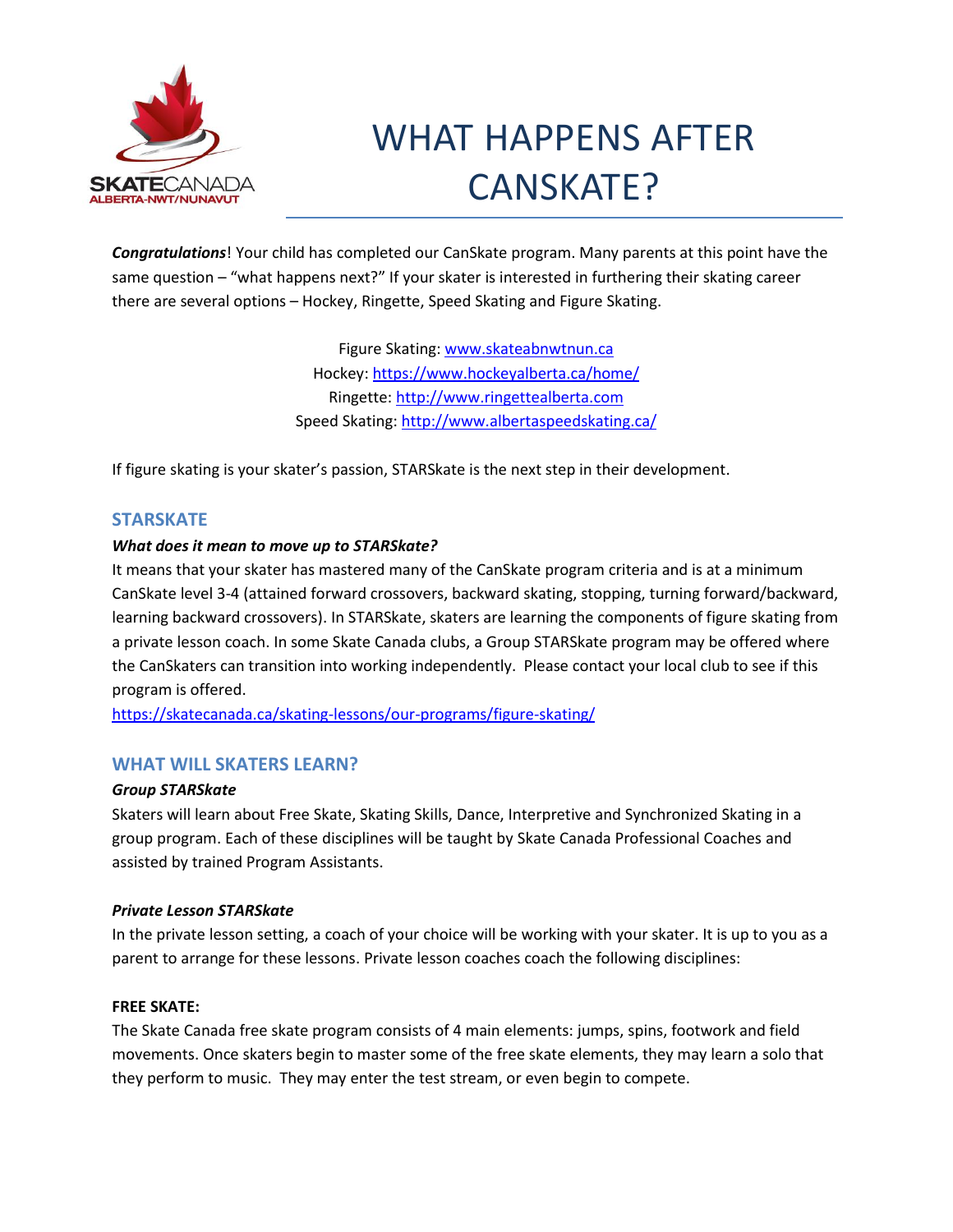#### **SKATING SKILLS:**

The Skate Canada skating skills program incorporates turns, edges, positions, crossovers, field movements and stops. They are intended to improve balance, lean, flow, power, speed, focus and presentation skills. Skating skills are designed as patterns on the ice and once skaters begin to master some of their skating skills, they may decide to test them.

### **DANCES:**

The Skate Canada dance program teaches the skater knowledge of dance, turns, basic dance elements as well as an understanding of music, timing, and rhythm. The skater progresses through a variety of ice dances set to music. The first dance that your skater will learn is the 'Dutch Waltz' and once this dance is mastered they may decide to test it.

#### **INTERPRETIVE:**

The Skate Canada interpretive program (formerly called the Artistic program) is a form of skating in which the emphasis is placed on the skater's artistic ability to use their skills to interpret music rather than on their technical abilities. Evaluation focuses on interpretation of music, skating skills, and development of theme and creativity.

#### **SYNCHORNIZED SKATING:**

Synchronized skating, or synchro, is a specialized discipline of skating involving groups of eight or more skaters performing various formations and maneuvers. The objective is for the team to perform as one unit executing circles, blocks, lines, wheels and intersections in unison to the music, while demonstrating quality edges, power and flow.

<https://skatecanada.ca/skating-lessons/our-programs/synchronized-skating/>

# **WHAT IS AN ASSESSMENT?**

Assessments will occur in the skater's natural training environment, during their regular lesson time. This may take place in a group, semi-private or private lessons.

# **WHAT IF MY CHILD WANTS TO COMPETE?**

Many skaters will become interested in competing and there are many competitions in each region that your child could attend. Depending on their level, your child will enter the Skate Canada STAR 1-5 program and compete against children at the same age and ability. The decision to compete is generally made in conjunction with a Skate Canada Professional Coach. They will be able to provide you with detailed information on how competitions will work and what will be expected of both the skaters and parents. Additionally, the STAR 1-5 Parent Guide can be found at [https://info.skatecanada.ca/hc/en](https://info.skatecanada.ca/hc/en-ca/articles/201257994-STAR-1-5-Parent-Guide)[ca/articles/201257994-STAR-1-5-Parent-Guide.](https://info.skatecanada.ca/hc/en-ca/articles/201257994-STAR-1-5-Parent-Guide)

## **WHAT ABOUT EQUIPMENT?**

*Proper equipment is essential in ensuring your skater has a safe and enjoyable skating experience.*